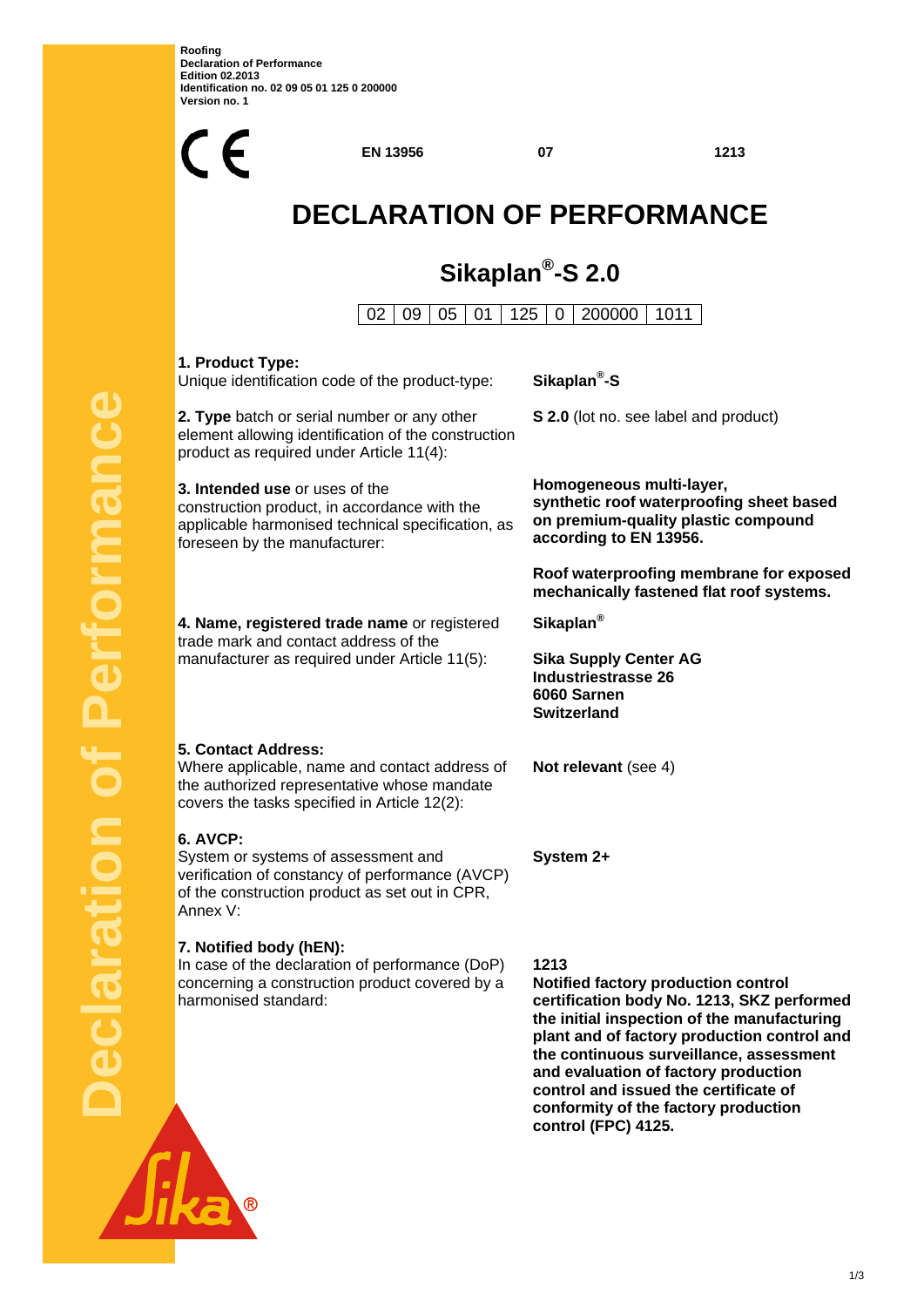**Roofing Declaration of Performance Edition 02.2013 Identification no. 02 09 05 01 125 0 200000 Version no. 1** 

## **8. Notified body (ETA):**

In case of the declaration of performance concerning a construction product for which a European Technical Assessment (ETA) has been issued:

# **9. Declared performance**

| <b>Essential</b><br>characteristics                                                    | <b>Performance</b>                                         | <b>Test Standard</b>                               | <b>Harmonised</b><br>technical<br>specification |
|----------------------------------------------------------------------------------------|------------------------------------------------------------|----------------------------------------------------|-------------------------------------------------|
| <b>Water tightness</b>                                                                 | Pass                                                       | EN 1928                                            |                                                 |
| <b>External fire</b><br>performance<br><b>Part 1-4</b>                                 | BROOF $(t1)$ <20° / >20°                                   | EN 13501-5                                         |                                                 |
| <b>Reaction to fire</b>                                                                | Class E                                                    | EN ISO 11925-2.<br>classification to EN<br>13501-1 |                                                 |
| Joint peel resistance                                                                  | $\geq$ 300 N/50 mm                                         | EN 12316-2                                         |                                                 |
| Joint shear resistance                                                                 | $\geq 500$ N/50 mm                                         | EN 12317-2                                         |                                                 |
| <b>Tensile strength</b><br>longitudinal (md) <sup>1)</sup><br>transversal $(cmd)^{2)}$ | $\geq$ 12 N/mm <sup>2</sup><br>$\geq$ 12 N/mm <sup>2</sup> | EN 12311-2                                         | EN 13956: 2012                                  |
| Elongation<br>longitudinal (md) <sup>1)</sup><br>transversal $(cmd)^{2)}$              | > 250%<br>$\geq 250\%$                                     | EN 12311-2                                         |                                                 |
| <b>Tear strength</b><br>longitudinal $(md)^{1}$<br>transversal $(cmd)^{2)}$            | $\geq 100$ N<br>$\geq 100$ N                               | EN 12310-2                                         |                                                 |
| <b>Foldability at low</b><br>temperature                                               | $≤ -25 °C$                                                 | EN 495-5                                           |                                                 |
| UV exposure                                                                            | Pass $(> 5'000 h /$ grade 0)                               | <b>EN 1297</b>                                     |                                                 |

1) md =machine direction

2) cmd =cross machine direction

2/3

## **Not relevant** (see 7)